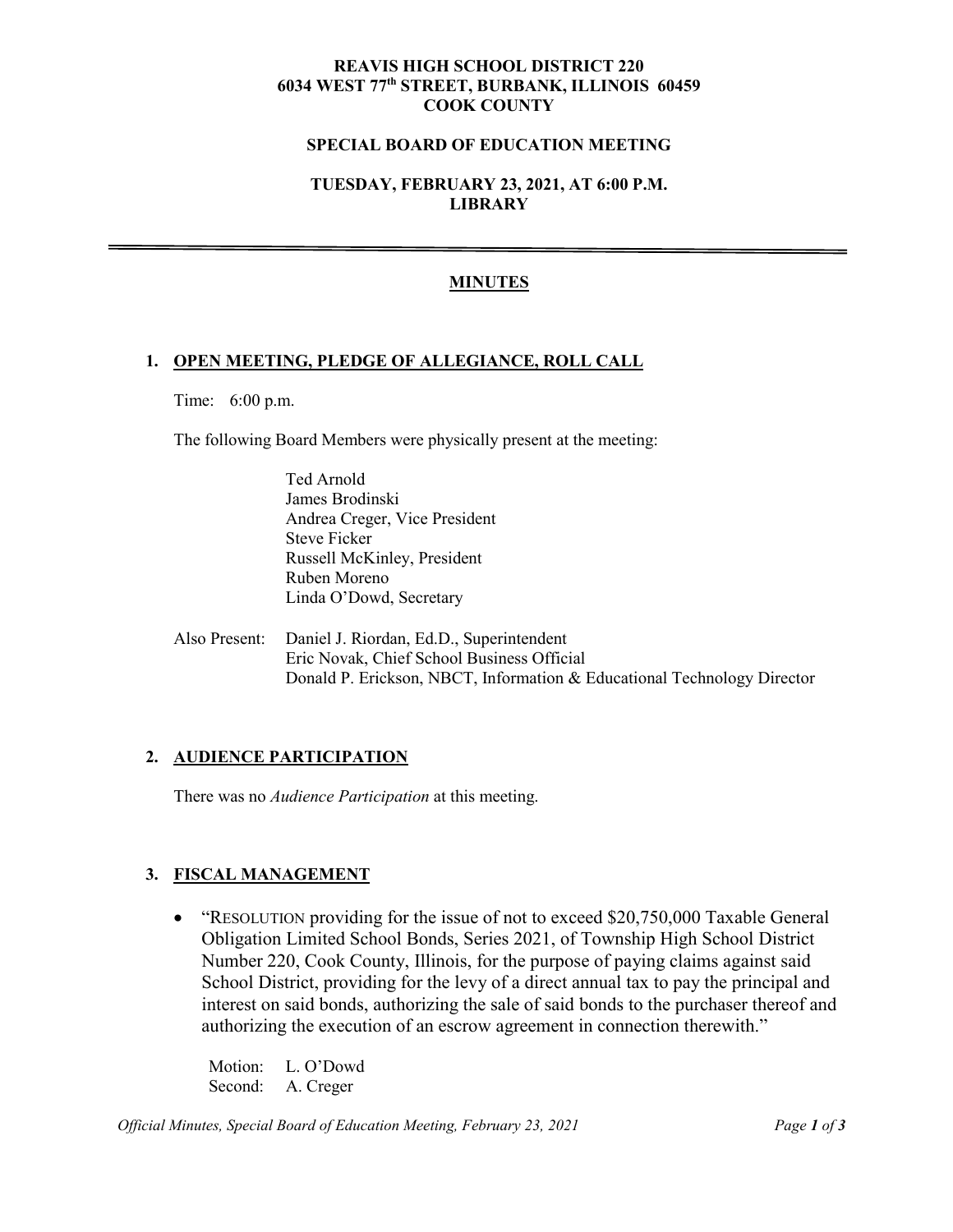Mr. Novak began by explaining that this evenings approval will be for a Paramenters Resolution. It gives Baird the authority to go to market and sell the bonds. It also gives them parameters for the sale. The resolution states they have to sell by April 6, 2021. Typically there is 6 months but since there is an election this year that leaves the possbiltiy of the Board members changing. Mr. Novak stated that they hope for a sale before then. There was a prelimary plan that they would have gone to market today but the market was very volatile. The Federal Reserve also came out with an uncertain announcement. So it was determined it was not a good day to sell the bonds. Mr. Novak stated he has been in constant communication with Mr. Andrew Arndt at Baird, Mr. Kent Floros at Chapman & Cutler along with the legal team at Chapman & Cutler. They will continue to evaluate every day moving forward for the best day to go to market. The original plan was to save approximately \$2 million dollars. The projections are still such that and potentially better.

Mr. McKinley asked what happens if they cannot sell in that timeframe. Mr. Novak responded that there is nothing that says we have to sell. If it is not a good deal for the district, we do not have to move forward. There is an industry standard in terms of the percent savings you want to achieve. That is approximately 5%. Our estimate of \$2 million is 9-10% which is above the standard.

Aye: J. Brodinski, A. Creger, S. Ficker, R. McKinley, R. Moreno, L. O'Dowd, T. Arnold Nay: None Vote: 7-0

### **4. PERSONNEL**

• Approved the hire of Ms. Xanthia Gaines, teacher, effective February 17, 2021.

Motion: R. Moreno Second: S. Ficker

Dr. Riordan stated Ms. Gaines, is the replacement for Ms. Martin that resigned last week. Ms. Gaines has been subbing in the building, has the required science endorsement and also has a taken class in horticulture.

Dr. Riordan also reminded the Board that next year's staffing meeting will be March  $9<sup>th</sup>$ . Open positions will be discussed then which includes this position. By contract, the position will have to be posted. Ms. Gaines certainly will have the opportunity to apply for the position.

Aye: A. Creger, S. Ficker, R. McKinley, R. Moreno, L. O'Dowd, T. Arnold, J. Brodinski Nay: None Vote: 7-0

### **5. CLOSED SESSION**

Enter into Executive Session pursuant to the Open Meetings Act, 5 ILCS 120/2, to consider the appointment, employment, compensation, dismissal or evaluation of personnel, contract negotiations, possible or imminent litigation, resident delegate concern, student disciplinary issues, and held recommendations with any required action taken in open session.